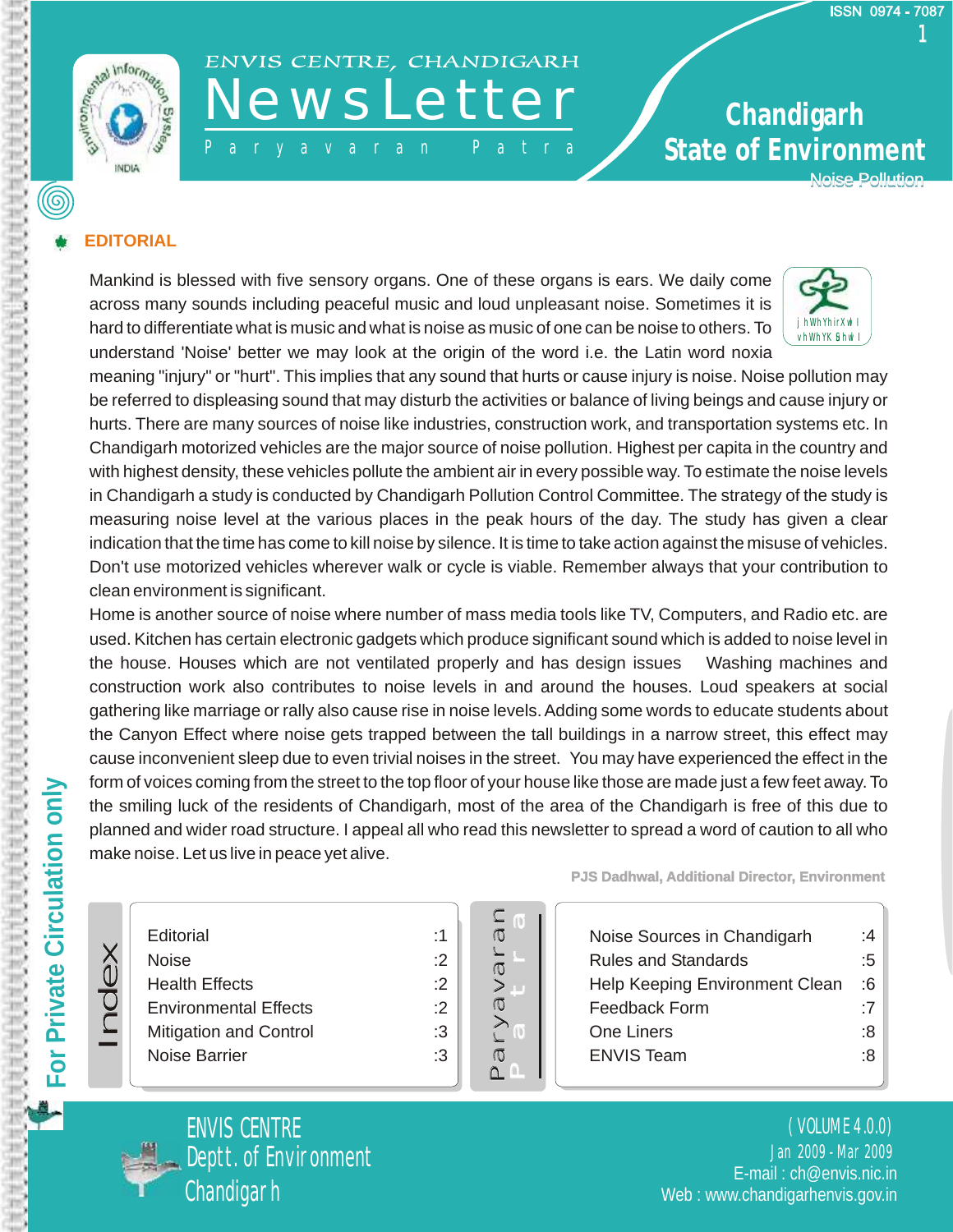(@)

### **Graphs depicting Noise Level at various Traffic Junctions in Chandigarh Chandigarh**









#### **Noise**

All of us experience noise in the various forms. Interestingly the term noise is relevant to real life situations also. The sound of music, on any ordinary day which may cause waves of dance in the body, turns into noise during exam periods. The level of volume and contents remain same but perception and resistance become entirely different. Unwanted or irritating sound, that may cause damage to any of living or nonliving being, may be termed as 'Noise'. Sufferer may become irritated or depressed on prolonged exposure. His social behaviour also may get affected. Being a social creature every human being should respect others' 'right of peace'.

#### Adverse effects of Noise on health

Noise may affect health as well as behaviour of the individual or group. The unwanted or unpleasant sound may cause psychological and physiological change on chronic exposure to Noise. It may cause hypertension, high stress levels, hearing loss, loss of sleep, and aggression in beahaviour. It is getting common these days that people complain about the ringing sound within the ears. This perception is called Tinnitus. The ringing sound may cause serious stress if it continues for longer times. The change in behaviour may further trigger other problems like depression and forgetfulness. This also may cause social damage to sufferer as the one may become irritated. Chronic exposure may damage the hearing organs leading to semi permanent noise induced hearing loss.

In noted researches it is found that increase in blood pressure may affect cardiovascular system as well as vasoconstriction (narrowing of blood vessels) and coronary artery disease.

#### **Impact of Noise on Environment**

Several species on earth including aquatic species use sound as the communication medium. External noise may change delicate balance in predator/prey detection and avoidance. One of the examples of impact of Noise on animal life is a case of death of certain species of beached whales may be studied which involved the loud sound of military sonar. In many more studied, species have shown considerable change in behaviour when exposed to noise. it is noted that species of entire zone, exposed to noise, started using loud sounds to communicate due to disturbed normal balance.

### Chandigarh-The City Beautiful

N.

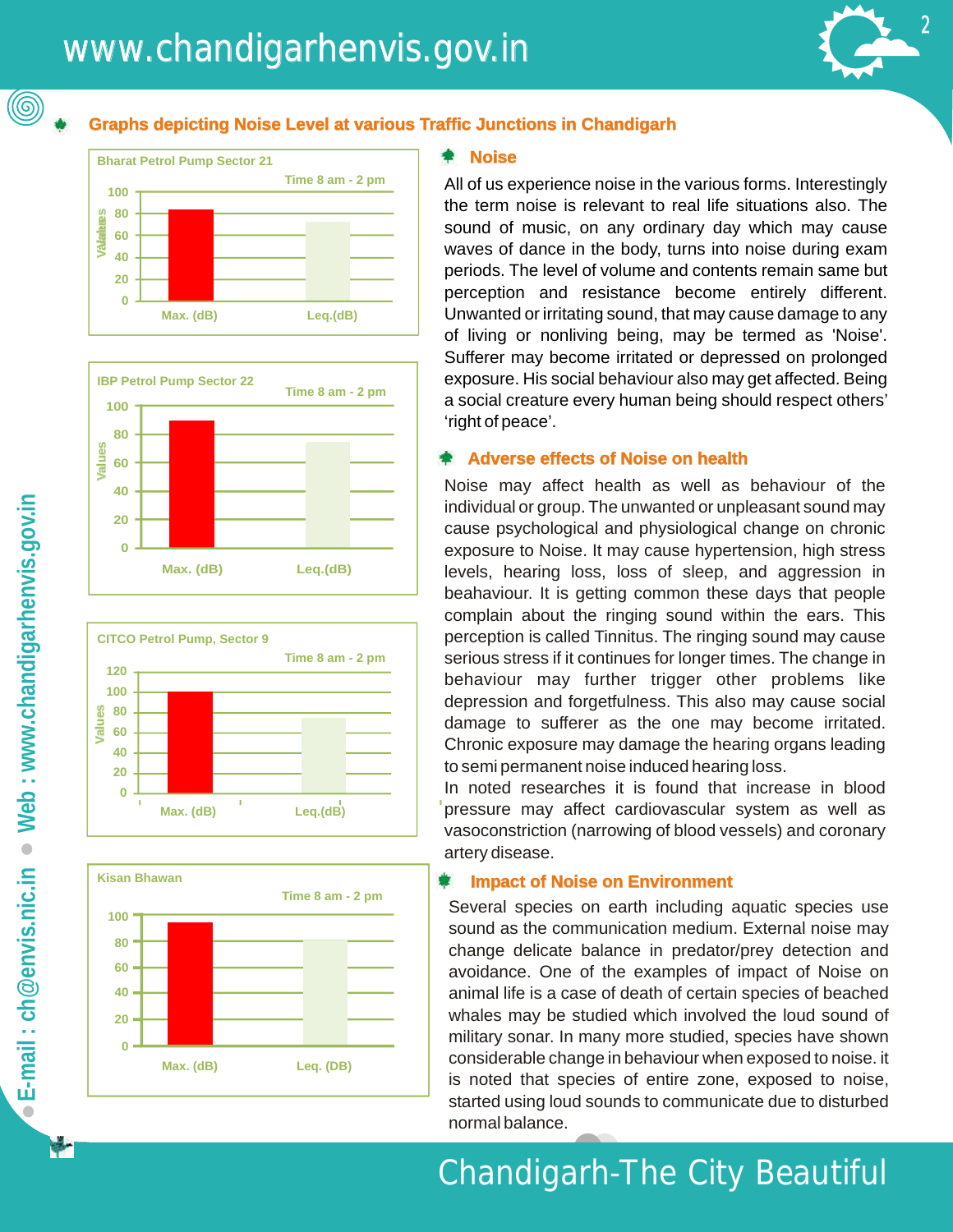

#### **Mitigation and control of noise noise**

Noise on the road way can be reduced by the use of Noise Barrier, putting limit on vehicular speed, roadway surface texture and tyre design alteration, limiting heavy vehicles, and control of traffic to ensuring smooth vehicle flow. Noise by aircrafts can be reduced by adopting quieter jet engines. Industrial noise may be reduced by alternating the designs for better working conditions. Though rules and laws are well defined to control the Noise levels in ambient air, yet personal discipline is significant in making serene environment.



The acoustical science of noise barrier design is based upon treating a roadway or railway as a line source. The theory is based upon blockage of sound ray traveling toward a particular receptor; however, diffraction of sound must be addressed. Sound waves bend (downward) when they pass an edge, such as the apex of a noise barrier. Further complicating matters is the phenomenon of refraction, the bending of sound rays in the presence of an inhomogeneous atmosphere. Wind shear and thermocline produce such inhomogeneities. The sound sources model must include engine noise, tire noise, and aerodynamic noise, all of which vary by vehicle type and speed. The resulting computer model is based upon dozens of physics equations translated into thousands of lines of computer code.









*[http://en.wikipedia.org/wiki/Noise\\_barrier](http://en.wikipedia.org/wiki/Noise_barrier)* 



The sound tube in Melbourne, Australia, designed to reduce roadway noise without detracting from the area's aesthetics.

÷

(©)

### Chandigarh-The City Beautiful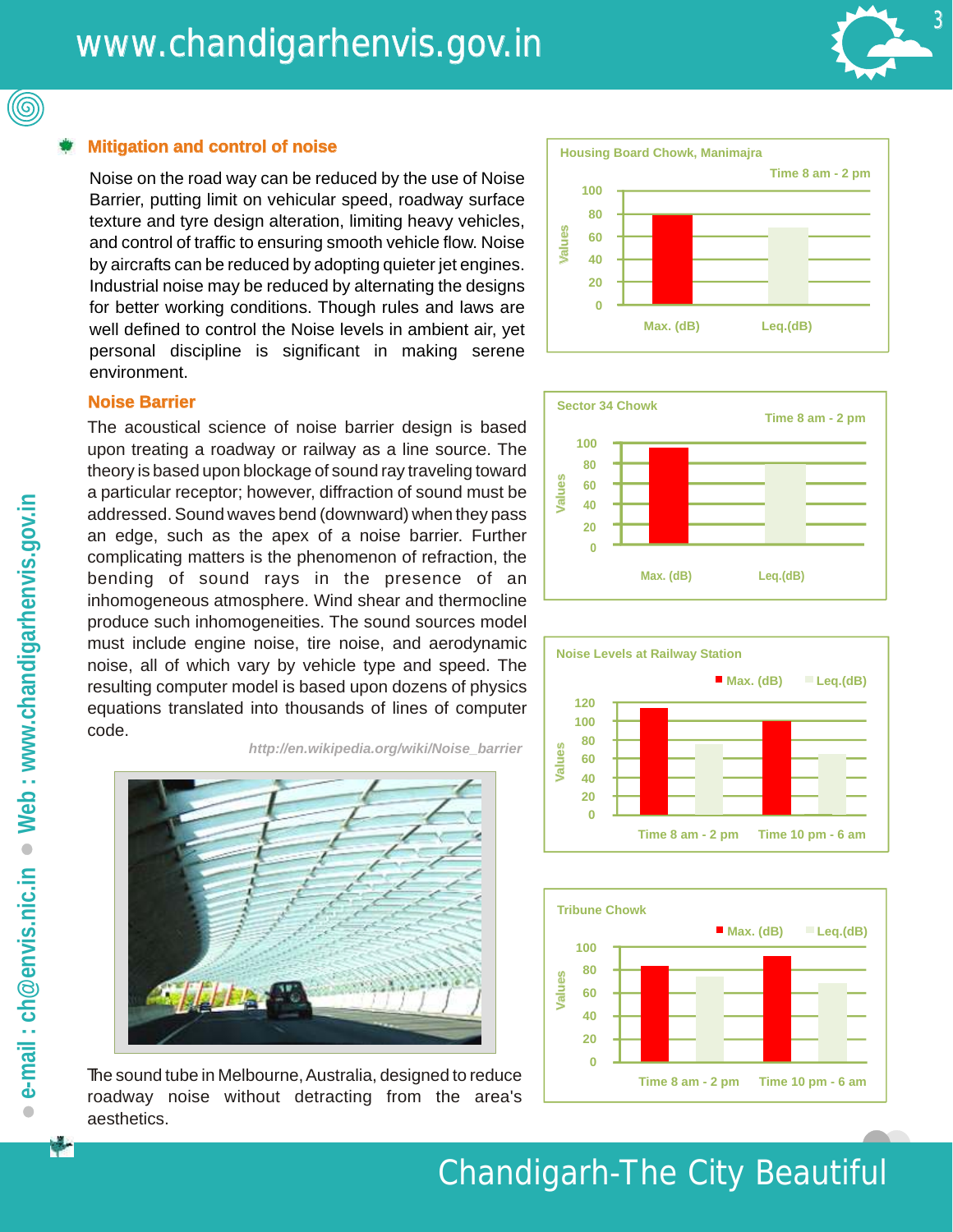# www.chandigarhenvis.gov.in www.chandigarhenvis.gov.in











### **Major Sources of Noise in Chandigarh Chandigarh**

- 1. Road Traffic Noise
- 2. Air Craft Noise
- 3. Noise from Railways
- 4. Construction Noise
- 5. Industrial Noise
- 6. Noise from consumer products
- 7. Trapped noise in the buildings
- 8. Celebrations of festivals, marriage functions etc

Out of these, the major source of Noise in the ambient air of Chandigarh is Roadway Traffic.

### **Advantages of planned architecture**

- 1. Industrial noise don't affect city/residential Areas
- 2. Railway is far from residential area
- 3. Due to defined area there is less scope of new construction
- 4. Wider roads and green belts help dispersing the noise

### **Administration Initiative by Administration**

- 1. Development of V8 Roads as Cycle Tracks
- 2. Promoting Cycle and Eco tourism
- 3. Subsidy to battery operated vehicles
- [4. Funding and organizing awareness campaigns.](http://) Solar power driven devices are promoted.
- 5. Declaration of Silence zones
- 6. Ban on Loud Speakers and Noise making activities after 10 pm and before 6 am
- 7. Chandigarh Pollution Control Committee measures the Noise levels in the city from time to time to make awareness of the situation and supports policy making decisions
- 8. Organization of awareness programs and funding environment related activities

[Noise levels in Chandigarh are significantly due to motorized vehicles. Hence in addition to subsidy on](http://) Battery Operated Vehicles, solar rickshaws are to be introduced in the city. In other initiatives, kitchen cookers etc may be replaced with quiet solar based utensils. Number of Eco-clubs in Chandigarh are assisted and funded by Department of Environment, Chandigarh Administration to promote eco-friendly activities. During festivals like Diwali eco-clubs organize anti crackers and noise rallies to create awareness about ill effects of noise.

(©

## Chandigarh-The City Beautiful Beautiful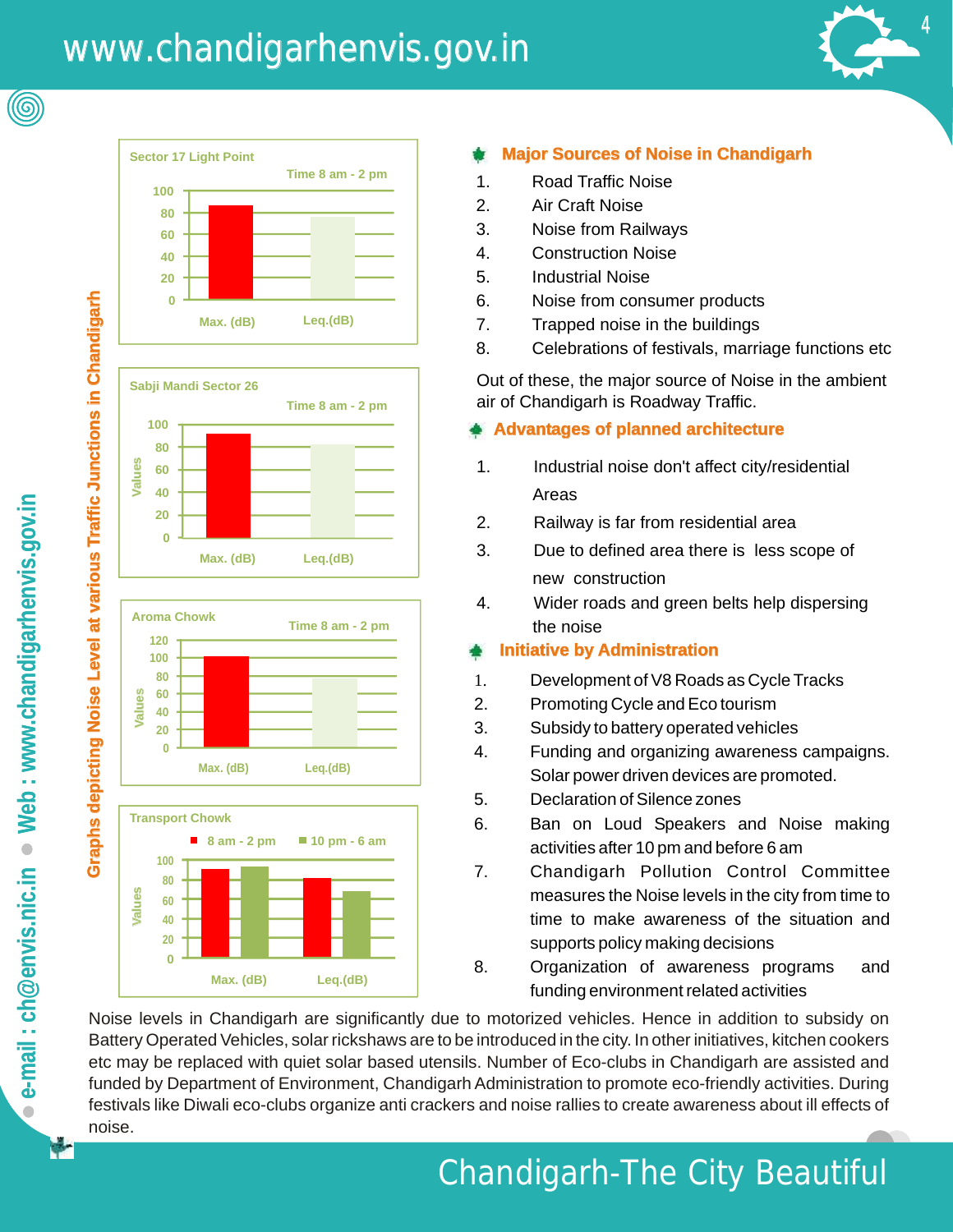### www.chandigarhenvis.gov.in www.chandigarhenvis.gov.in



### **Noise Pollution (Regulation and Control) Rules, 2000 2000**

Following are some major provisions of the act:

- (1) The ambient air quality standards in respect of noise for different areas/zones shall be such as specified in the Schedule annexed to these rules.
- (2) The State Government may categorize the areas into industrial, commercial, residential or silence areas/zones for the purpose of implementation of noise standards for different areas.
- (3) The State Government shall take measures for abatement of noise including noise emanating from vehicular movements and ensure that the existing noise levels do not exceed the ambient air quality standards specified under these rules.
- (4) All development authorities, local bodies and other concerned authorities while planning developmental activity or carrying out functions relating to town and country planning shall take into consideration all aspects of noise pollution as a parameter of quality of life to avoid noise menace and to achieve the objective of maintaining the ambient air quality standards in respect of noise.
- (5) An area comprising not less than 100 metres around hospitals, educational institutions and courts may be declared as silence area/zone for the purpose of these rules.

Any violation is liable to punishment.

### **Ambient Air Quality Standards in respect of Noise**

| Area                    | Day Time | <b>NightTime</b> |
|-------------------------|----------|------------------|
|                         | dB       | dB               |
| Industrial area         | 75       | 70               |
| <b>Commercial area</b>  | 65       | 55               |
| <b>Residential area</b> | 55       | 45               |
| <b>Silence Zone</b>     | 50       | 40               |

Area Code Category of Area/Zone Limits in dB(A) Leq \*







\*dB(A) Leq denotes the time weighted average of the level of sound in decibels on scale A which is relatable to human hearing. A "decibel" is a unit in which noise is measured. "A", in dB(A) Leq, denotes the frequency weighting in the measurement of noise and corresponds to frequency response characteristics of the human ear. Max (dB) is momentary value. Leg : It is an energy mean of the noise level, over a specified period.

(©)

### Chandigarh-The City Beautiful Beautiful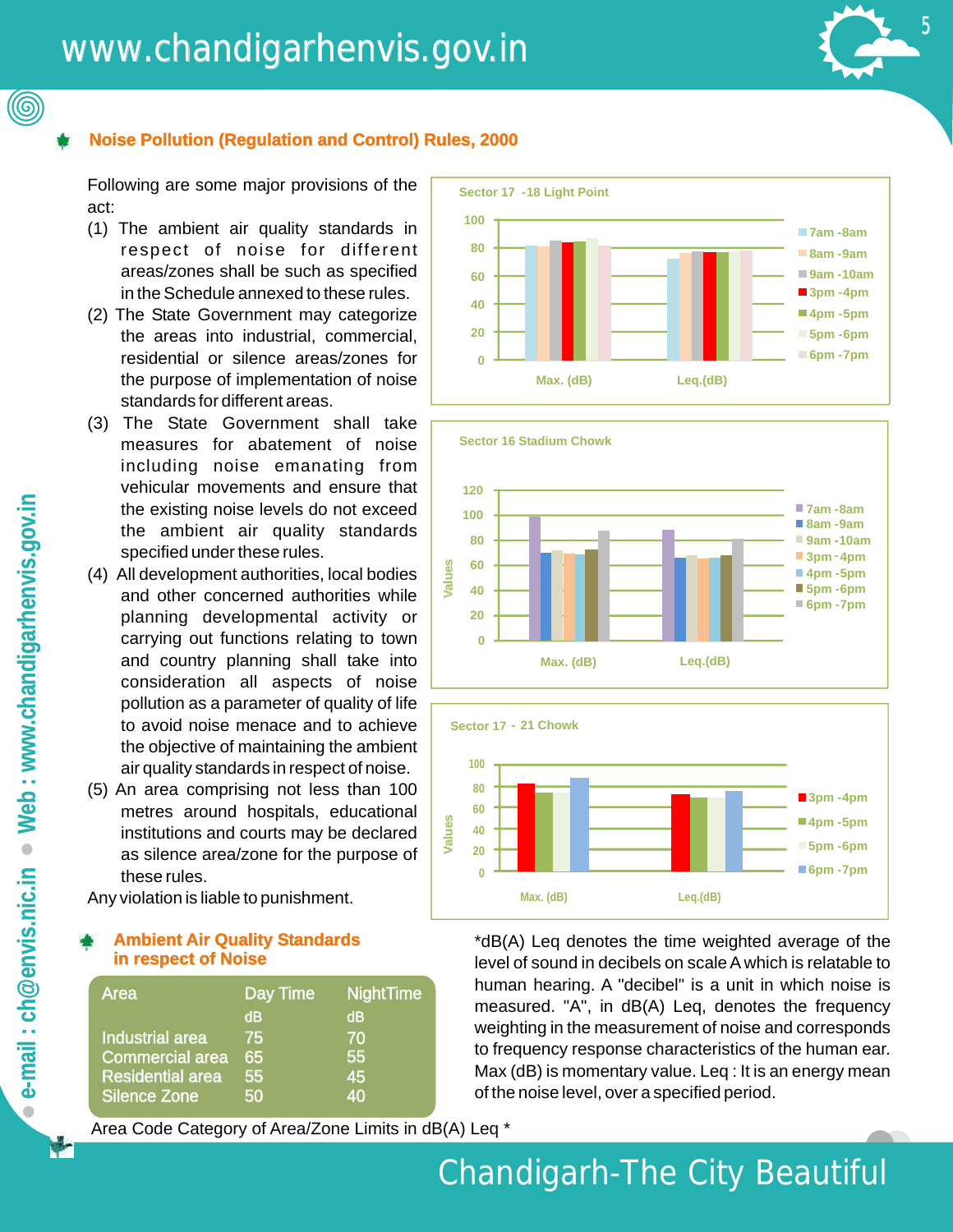

In general, when people speak of Environmental Pollution they do not consider noise as pollution. Some people contribute to noise pollution just people contribute to noise pollution just<br>by ignorant. Moreover, as physical ill effects of Noise are not immediately visible, it is least bothered kind of pollution. As we have studied, Noise levels are contributed by our routine activities like transportation, consumer



6 5 6

end products like TV and Radio etc, we should make sure that sound produced by our activities should not become pollution to others. You may contribute to the clean environment by the following simple steps:

- 1. Try to avoid unnecessary use of motorized vehicles and prefer walk or cycle
- 2. Don't support use of loud speakers
- 3. Noise during functions can be reduced to considerable extent
- 4. Teach and preach about ill effects of noise pollution
- 5. Blow horn only when required
- 6. Get the devices/vehicles serviced on time to reduce noise generation
- 7. Raise your voice by silence against noise pollution

### **Suggestive Research**

Some researches suggest that dense vegetation wider by 61 meter and higher by 200 feet can reduce the noise level by 10 decibels. Density of vegetation should be enough to block the view on the other side. This may help controlling the roadside traffic to great extent. Further, roadside plantation can give psychological advantage over Noise pollution. Noise tends to change the behaviour of sufferer aggressively while greenery calms the mood of viewer. Hence, plantation along the roadside may help reducing the harmful impact of Noise.

The same is true when situation come to society or home. It is suggested to plant more trees and save what already exists. The topic needs further researches and findings. Any information on the topic is welcome and can be shared with ENVIS.

### **Sound Level Meter Meter**

In Chandigarh, most of the noise comes from the vehicular traffic. To understand and control it better, Chandigarh Pollution Control Committee use 'Sound Level Meter' to record and measure the Noise Levels in Ambient Air of Chandigarh. Pictures of the device are given for educational purpose. Students are educated from time to time by administration in various exhibitions and educational camps.



**Vivek Pandey, Scientist B, CPCC Arun Bansal, SPO, ENVIS ENVIS** 

### Chandigarh-The City Beautiful Beautiful

(@)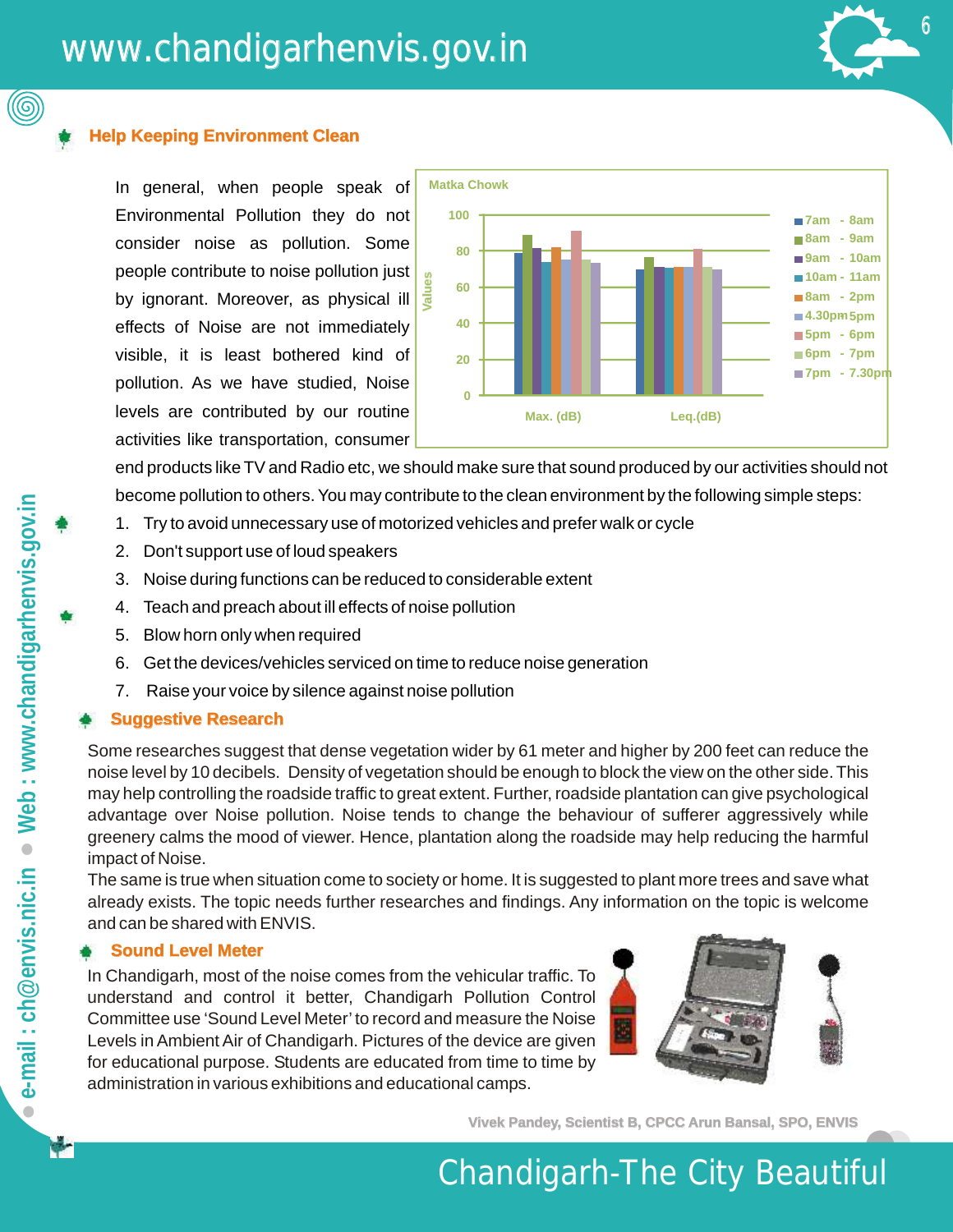

Feedback Centre FeedbackFeedb

ENVIS CENTRE, Chandigarh furnishes you with the services to collect and disseminate information related to environment of Chandigarh. To share information with us you are requested to fill up the form given below.

 $n$ 

Your feedback is valuable to us and will be highly appreciated

| $\blacksquare$ Name |                                                                                                                                                                                                                                |                                     |
|---------------------|--------------------------------------------------------------------------------------------------------------------------------------------------------------------------------------------------------------------------------|-------------------------------------|
| Designation         |                                                                                                                                                                                                                                |                                     |
| Department          |                                                                                                                                                                                                                                |                                     |
| Address-            |                                                                                                                                                                                                                                |                                     |
|                     | - City ————                                                                                                                                                                                                                    |                                     |
|                     |                                                                                                                                                                                                                                | $Pin \perp \perp \perp \perp \perp$ |
| " Phone.            | Fax and the state of the state of the state of the state of the state of the state of the state of the state of the state of the state of the state of the state of the state of the state of the state of the state of the st |                                     |
| ■ Email             |                                                                                                                                                                                                                                |                                     |

#### **Your views on scope of improvement : :**

### Interest Area Area

**I would like to have information on following : :** 



YES ! I WANT TO KNOW ABOUT ENVIS CHANDIGARH **KES ! I WANT TO KNOW BOUT ENVIS CHANDIGARE**